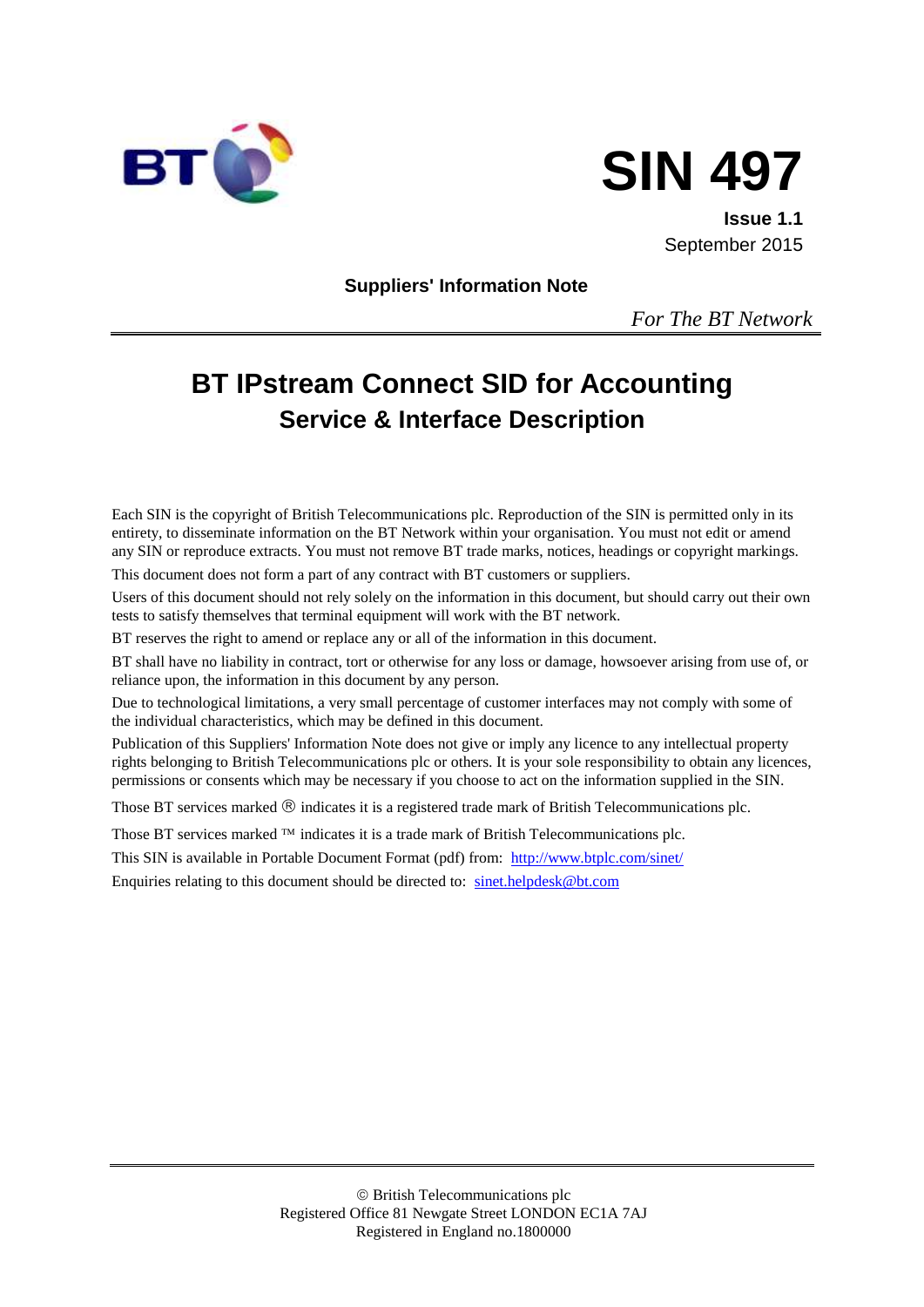# **CONTENTS**

| $\mathbf{1}$ .           |                                                                                                                                                                                                                                                                                                                                                                                                                                                                                                                                                                                     |  |
|--------------------------|-------------------------------------------------------------------------------------------------------------------------------------------------------------------------------------------------------------------------------------------------------------------------------------------------------------------------------------------------------------------------------------------------------------------------------------------------------------------------------------------------------------------------------------------------------------------------------------|--|
| 2.                       |                                                                                                                                                                                                                                                                                                                                                                                                                                                                                                                                                                                     |  |
| 2.1<br>2.2<br>2.3        | $\qquad \qquad \textbf{DEFINITIONS} \qquad \qquad \dots \qquad \qquad \dots \qquad \qquad \dots \qquad \qquad \dots \qquad \qquad \dots \qquad \qquad \dots \qquad \qquad \dots \qquad \qquad \dots \qquad \qquad \dots \qquad \qquad \dots \qquad \dots \qquad \dots \qquad \dots \qquad \dots \qquad \dots \qquad \dots \qquad \dots \qquad \dots \qquad \dots \qquad \dots \qquad \dots \qquad \dots \qquad \dots \qquad \dots \qquad \dots \qquad \dots \qquad \dots \qquad \dots \qquad \dots \qquad \dots \qquad \dots \qquad \dots \qquad \dots \qquad \dots \qquad \dots \$ |  |
| 3.                       |                                                                                                                                                                                                                                                                                                                                                                                                                                                                                                                                                                                     |  |
| 3.1<br>3.2<br>3.3<br>3.4 | $\textit{Background}.\textit{}.\textit{}.\textit{}.\textit{}.\textit{}.\textit{}.\textit{}.\textit{}.\textit{}.\textit{}.\textit{}$<br>3.2.1<br>3.2.2                                                                                                                                                                                                                                                                                                                                                                                                                               |  |
| 4.<br>5.                 |                                                                                                                                                                                                                                                                                                                                                                                                                                                                                                                                                                                     |  |
| 6.                       |                                                                                                                                                                                                                                                                                                                                                                                                                                                                                                                                                                                     |  |

#### **FIGURES**

|--|

#### **TABLES**

|--|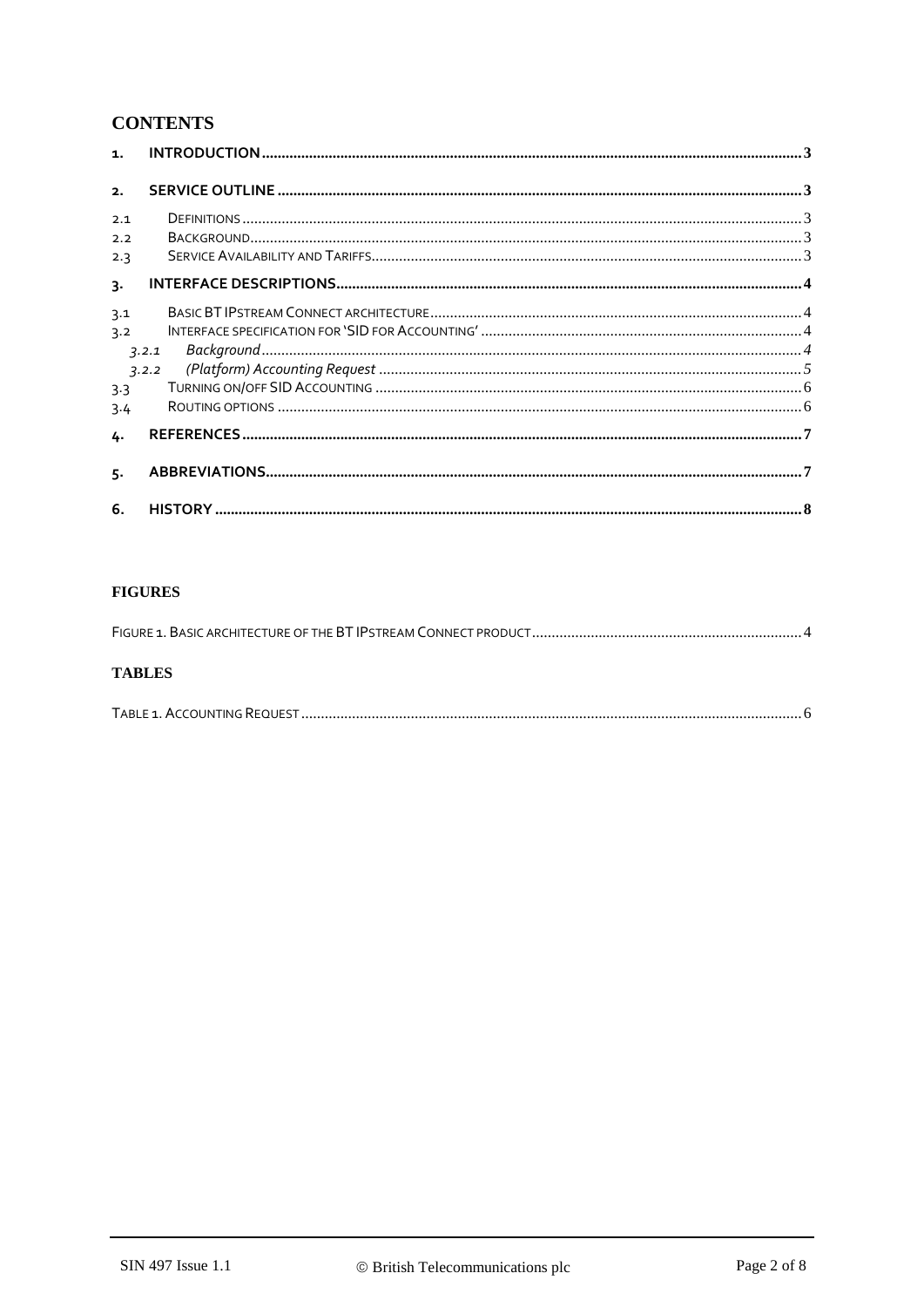#### **1. Introduction**

This Supplier's Information Note (SIN) 497 provides technical information on the BT IPstream Connect 'SID for Accounting' enhancement.

IPstream Connect SID for Authentication technical information is contained in SIN 496.

#### **2. Service Outline**

#### **2.1 Definitions**

- **Customer**: The Communications Provider (CP) or Business Customer (BC) who purchases the BT IPstream Connect service from BT and sells or provides it to End Users.
- **End User**: The person using their PC to connect to a CP's/BC's IP network via the BT IPstream Connect service.

#### **2.2 Background**

This SIN should be read in conjunction with SIN 482 which details BT's IPstream Connect product and SIN 496 which details IPstream Connect SID for Authentication.

#### **2.3 Service Availability and Tariffs**

IPStream Connect SID for Accounting is available as an option to all customers of the IPStream Connect product.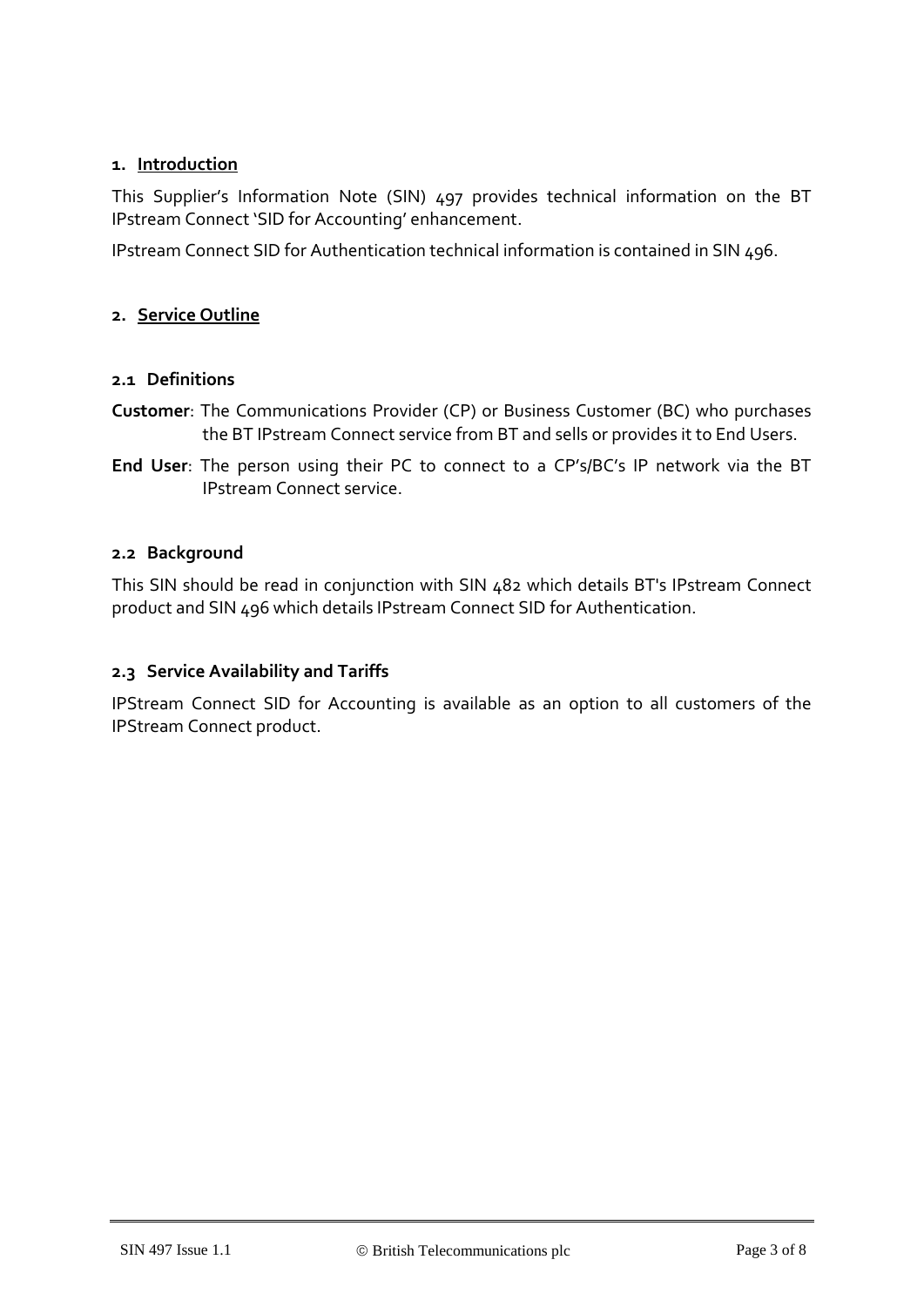## **3. Interface Descriptions**

#### **3.1 Basic BT IPstream Connect architecture**

The basic architecture of the BT IPstream Connect product is as follows:



#### **Figure 1. Basic architecture of the BT IPstream Connect product**

The 'SID for Accounting' capability allows a customer to verify that an end user access request has originated from the same connection that was configured during service provision. This is achieved by supplying the SID in the accounting request sent to the customer's RADIUS, allowing the customer to compare this with the SID they were provided during end user provision.

The format of the SID is currently the prefix 'BBIP' or 'FTIP' followed respectively by an 8 or 9 digit string i.e. BBIPnnnnnnnn or FTIPnnnnnnnnn.

#### **3.2 Interface specification for 'SID for Accounting'**

#### **3.2.1 Background**

This SIN (497) specifically addresses the BT to customer interface for Accounting Data.

'SID for Accounting' requires an interface between the Platform RADIUS servers in BT's broadband access network, and the customer's RADIUS servers. To be read in conjunction with SIN 496 IPstream Connect SID for Authentication if customers have taken this option.

SID for Accounting will be an optional configuration. If it is not chosen by a given customer, then the interface is not utilised by that customer. Depending on the service option a given customer has chosen (L2TP or PTA), different attributes will pertain in accounting requests.

Section [3.2.2](#page-4-0) covers the expected format of RADIUS packets in this interface.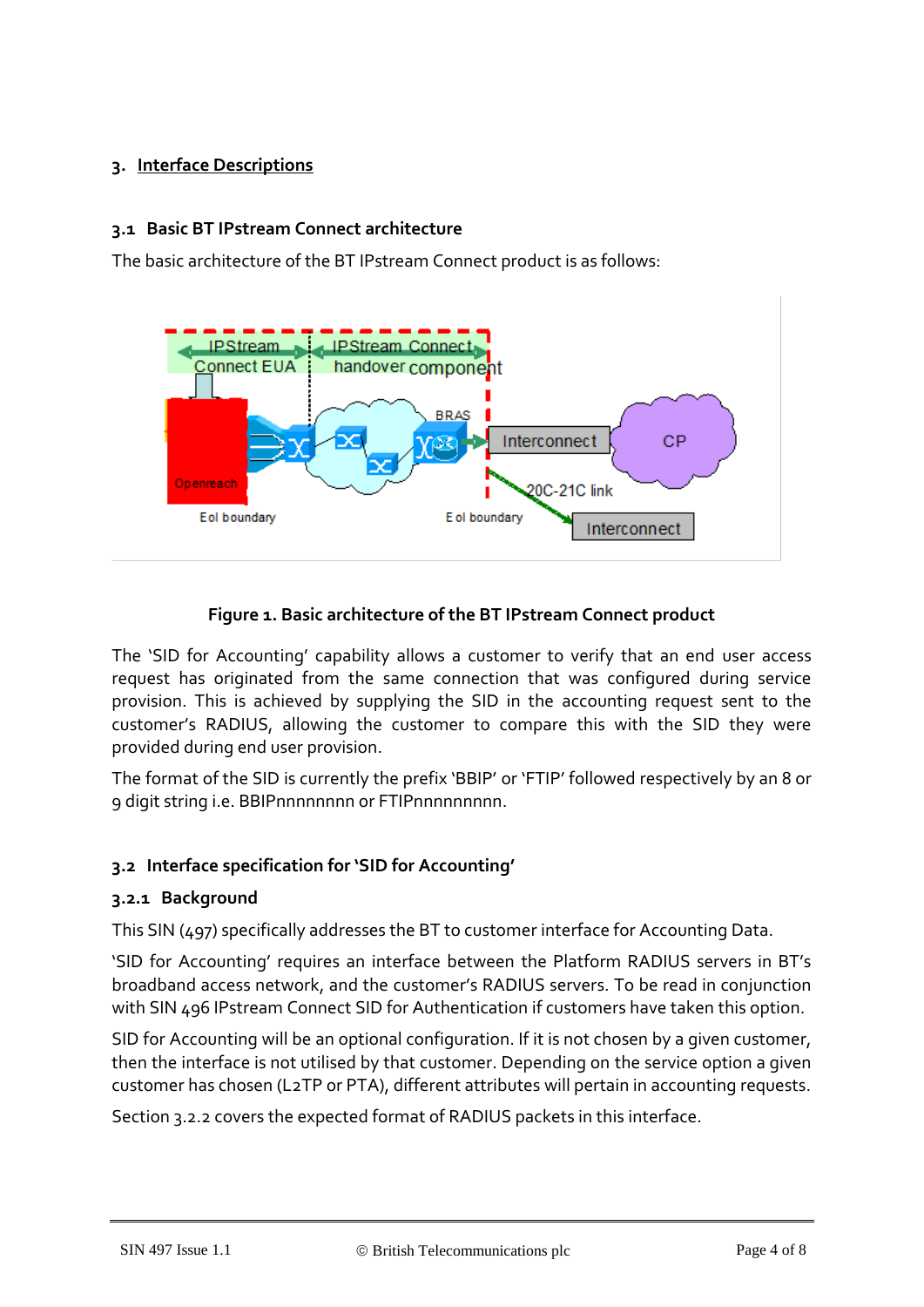**Note**: The IPstream Connect SID service does not allow the use of both types of delimiter at the same time for the Domain, i.e. the @ or the / delimiter. The delimiter is the separator between the username and Domain. If you are using both types of delimiter for the Domain, you will not be able to have the SID service. When requesting the SID service, BT will assume you are using the @ delimiter, if you are using the / delimiter please add this to the notes.

## <span id="page-4-0"></span>**3.2.2 (Platform) Accounting Request**

#### 3.2.2.1 General

For each end user that has been granted service, accounting requests are generated to the customer RADIUS as per SIN482. [Table 1](#page-5-0) clarifies the contents of the Attributes contained in the Accounting Request, including the attribute for IPstream Connect SID for Accounting.

| Attribute                       | Value        | Type of<br>Value | <b>Start</b> | Interim $5$<br>(Option) | <b>Stop</b>  |
|---------------------------------|--------------|------------------|--------------|-------------------------|--------------|
| User-Name                       | $\mathbf{1}$ | string           | $\checkmark$ | ✓                       | ✓            |
| NAS-IP-Address <sup>1</sup>     | 4            | integer          | ✔            |                         |              |
| $NAS-Port1$                     | 5            | integer          | $\checkmark$ | $\checkmark$            | ✓            |
| Service-Type                    | 6            | integer          | $\checkmark$ | ✓                       | ✓            |
| Framed-Protocol                 | 7            | integer          | ✓            | ✔                       | ✓            |
| Framed-IP-Address <sup>2</sup>  | 8            | integer          | $\checkmark$ |                         | ✓            |
| Class <sup>3</sup>              | 25           | string           | ✔            |                         | ✔            |
| Calling-Station-ID <sup>4</sup> | 31           | string           | $\checkmark$ | ✓                       | $\checkmark$ |
| Proxy-State                     | 33           | string           | $\checkmark$ | $\checkmark$            | ✓            |
| Acct-Status-Type                | 40           | integer          | $\checkmark$ | $\checkmark$            | $\checkmark$ |
| Acct-Delay-Time                 | 41           | integer          | $\checkmark$ |                         | ✓            |
| Acct-Input-Octets               | 42           | integer          |              |                         | ✔            |
| Acct-Output-Octets              | 43           | integer          |              | $\checkmark$            | ✓            |
| Acct-Session-Id                 | 44           | string           | ✓            |                         |              |

#### 3.2.2.2 Attributes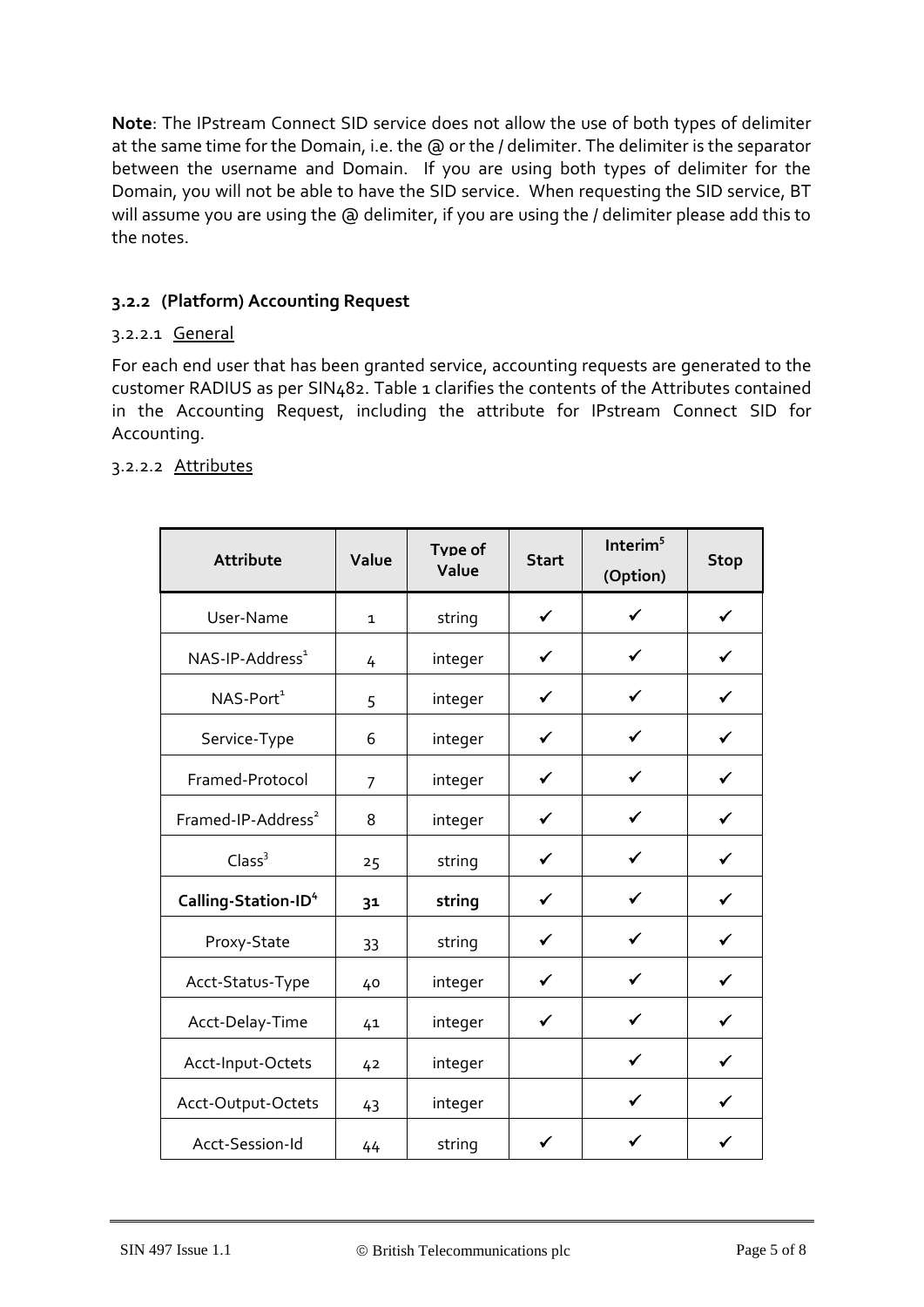| Acct-Authentic            | 45 | integer |   |  |
|---------------------------|----|---------|---|--|
| Acct-Session-Time         | 46 | integer | ✔ |  |
| Acct-Input-Packets        | 47 | integer |   |  |
| Acct-Output-Packets       | 48 | integer |   |  |
| Acct-Terminate-<br>Cause  | 49 | integer |   |  |
| Acct-Input-Gigawords      | 52 | integer | ✓ |  |
| Acct-Output-<br>Gigawords | 53 | integer |   |  |
| NAS-Port-Type             | 61 | integer |   |  |

**Table 1. Accounting Request** 

<span id="page-5-0"></span>Notes:

- 1. NAS-IP-Address and NAS-Port are maintained but amended for security reasons.
- 2. Framed-IP-Address (Attribute 8) is only present in Accounting for PTA Mode End Users.
- 3. a) It is possible to have multiple Class attributes in accounting requests.
- b) Currently the IPstream Connect service does not support the presence of a null (hex 00) in the Class Attribute (attribute 25) string. If a null is used in attribute 25 in the access-accept, the string that appears in the accounting requests for the session may be truncated at the null.
- 4. Calling-Station-Id (Attribute 31) will be used for populating the Service ID (SID). This field will take the form "FTIP<numeric>" or "BBIP<numeric>". The SID is the end user identifier used in the IPStream Connect provision, reporting and Advanced Services interfaces.
- 5. The interim accounting period is two hours.

#### **3.3 Turning on/off SID Accounting**

Provision has been made within the BT OSS for configuring SID Accounting on/off on a domain basis. To turn on/off SID Accounting for a domain, a CRF will be submitted by the CP. These changes become operational when the BT platform RADIUS servers next perform a reload of configuration data. Changes to SID Accounting may therefore not become operational until the next day due to the frequency of data updates on the Broadband platform.

#### **3.4 Routing options**

The customer will specify the accounting routes to the customer's RADIUS on the CRF when ordering IPstream Connect. The customer will include data such as the IP address of the customer RADIUS, the shared secret to be used to authenticate the communications between the customer RADIUS and the BT platform RADIUS, and the ports to be used for accounting traffic (normally port 1646; alternatively 1813).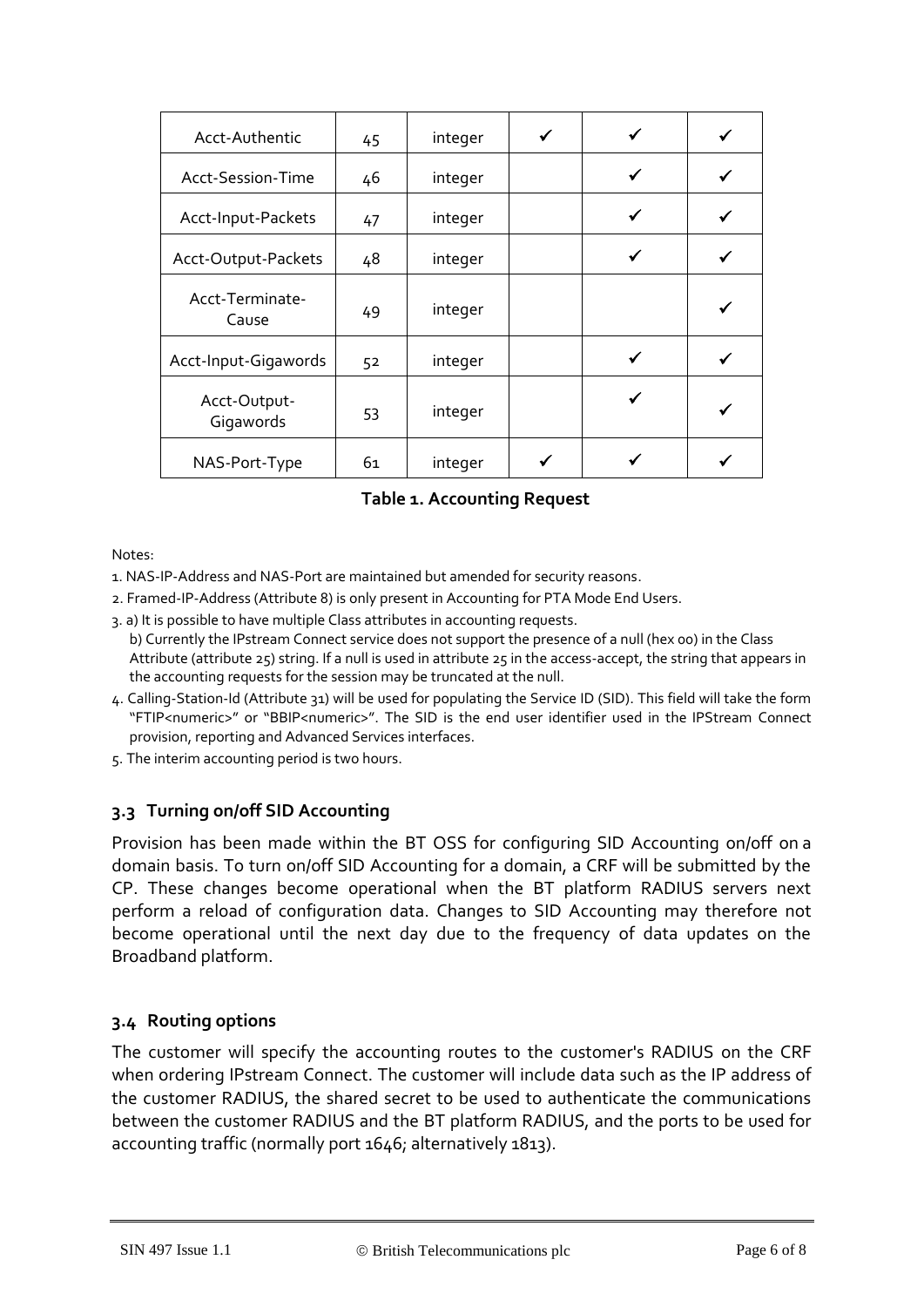The BT RADIUS will use NAT'ed IP addresses for the customer RADIUS to achieve load balancing of external RADIUS traffic across a number of IPstream Connect Handover Nodes. The platform BT RADIUS will use a round-robin algorithm to balance RADIUS traffic across a number of handover nodes.

For RADIUS traffic between the BT Platform and customer RADIUS servers, both the destination and source address will be NAT'ed within the IPstream Connect handover network.

For SID accounting, NAT'ing of BT platform RADIUS addresses is not essential for SID accounting to work (since SID accounting packets are sent from BT as 'fire-and-forget' and the BT platform RADIUS does not expect a response). However NAT will be implemented to prevent the need for the customer to configure the real BT Platform RADIUS addresses as clients.

There are 12 BT Platform Accounting servers and the addresses 192.168.255.244 to .255 will be employed as source NAT addresses. The customer RADIUS servers should be configured to accept packets from this fixed range of NAT addresses.

#### **4. References**

BT Suppliers' Information Notes may be obtained from our www site at: <http://www.btplc.com/sinet/>

| Acronym                                              | <b>Expansions</b>                  |  |  |
|------------------------------------------------------|------------------------------------|--|--|
| BC                                                   | <b>Business Customer</b>           |  |  |
| BGP                                                  | <b>Border Gateway Protocol</b>     |  |  |
| <b>Broadband Remote Access Server</b><br><b>BRAS</b> |                                    |  |  |
| BТ                                                   | British Telecommunications plc     |  |  |
| <b>BT</b> Wholesale<br><b>BTW</b>                    |                                    |  |  |
| <b>CRF</b><br><b>Customer Requirements Form</b>      |                                    |  |  |
| <b>CP</b><br><b>Communications Provider</b>          |                                    |  |  |
| <b>IETF</b><br>Internet Engineering Task Force       |                                    |  |  |
| ΙP<br>Internet Protocol                              |                                    |  |  |
| L <sub>2</sub> TP<br>Layer 2 Tunnelling Protocol     |                                    |  |  |
| <b>NAS</b>                                           | <b>Network Access Server</b>       |  |  |
| <b>NAT</b>                                           | <b>Network Address Translation</b> |  |  |
| OSS                                                  | <b>Operation Support System</b>    |  |  |
| PC<br>Personal Computer                              |                                    |  |  |
| <b>PPP</b>                                           | Point-to-Point Protocol            |  |  |
| <b>PTA</b>                                           | PPP Termination and Aggregation    |  |  |

#### **5. Abbreviations**